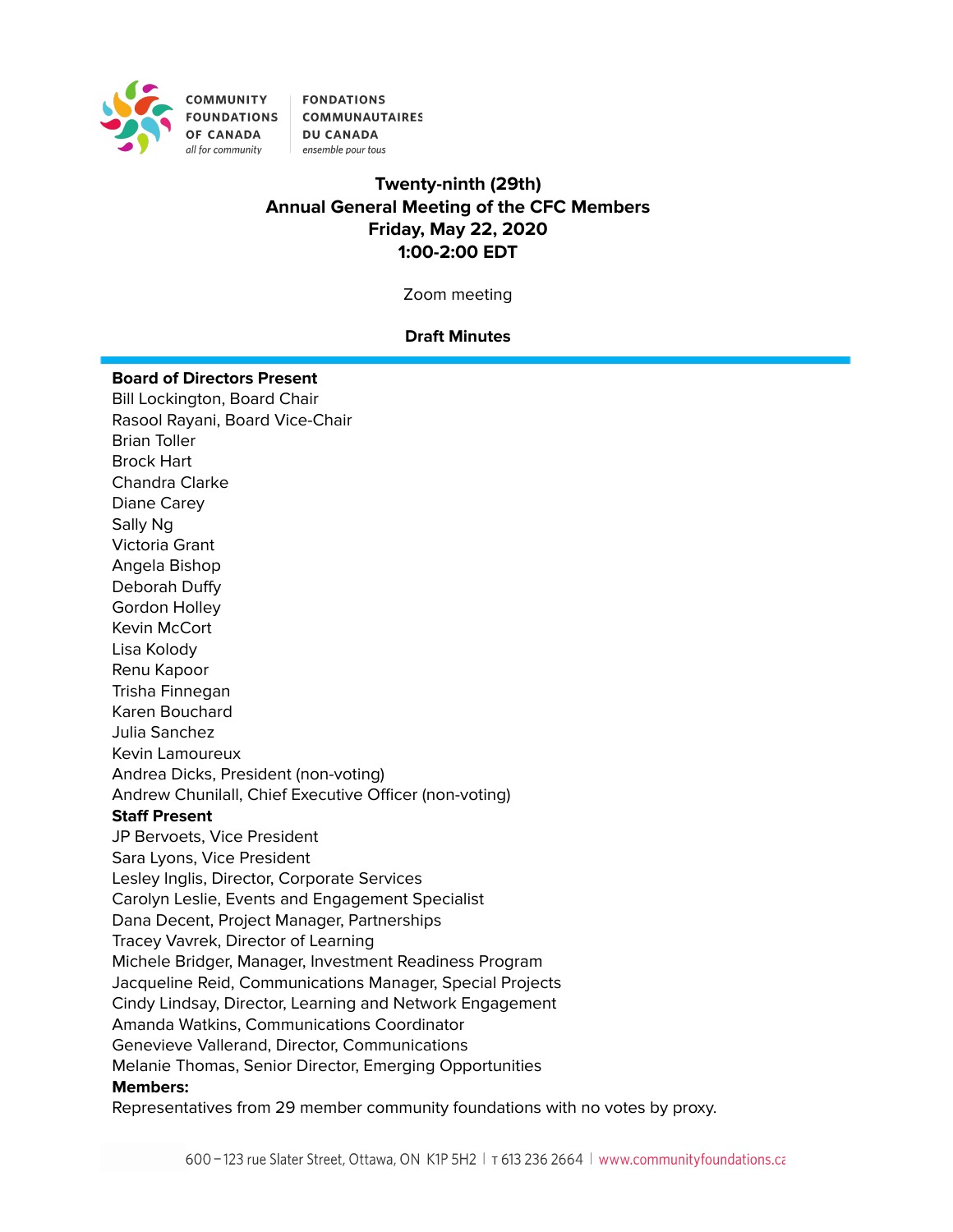

**FONDATIONS COMMUNAUTAIRES DU CANADA** ensemble pour tous

#### **1. Welcome**

Rasool Rayani, Board Vice Chair, welcomed everyone and called the meeting to order at 13:04 EDT.

It was noted that CFC's membership is uniquely composed of individual community foundations, and only those who represent a community foundation as an executive staff or Board member, or who have been appointed by proxy, may vote. It was affirmed that quorum had been met, with twenty nine (29) votes by members, and that there were no votes (0) by proxy as reported by the following Board of Director: Lisa Kolody.

## **2. Chair's Remarks**

Rasool Rayani shared it is a unique experience to welcome everyone to the first fully virtual AGM. It is inspiring to blend the long standing tradition of the AGM with the relatively new tradition of meeting through a virtual platform. It is a testament to finding new ways to connect and fulfill our responsibilities to each other and our movement.

Rasool relayed that this was an opportunity for connection, sharing renewal and appreciation.

Rasool shared that he was deeply appreciative for the work of the network, each foundation serving our communities and supporting a time of great change and need.

Rasool expressed his gratitude for the work of the CFC team and the board.

Rasool acknowledged the contributions of outgoing Chair Bill Lockington. He shared that Bill had served on the CFC board since 2012 and in that time has been an inspired leader, contributor and mentor. Rasool highlighted Bill's shared knowledge through the teachings he shared in the masterclasses on governance and the far reaching contributions he has had on the leadership capacity in our movement. Rasool expressed a sincere and deep appreciation for his leadership, mentorship and thoughtfulness.

Acknowledgement that the 29th Annual General Meeting of the members was being conducted online.

On a motion by Chris Pegg and seconded by Wendy Rinella, it was acknowledged by the membership that the 29th Annual General meeting of the members was being held on line. **CARRIED**

#### **3. Approval of the Agenda**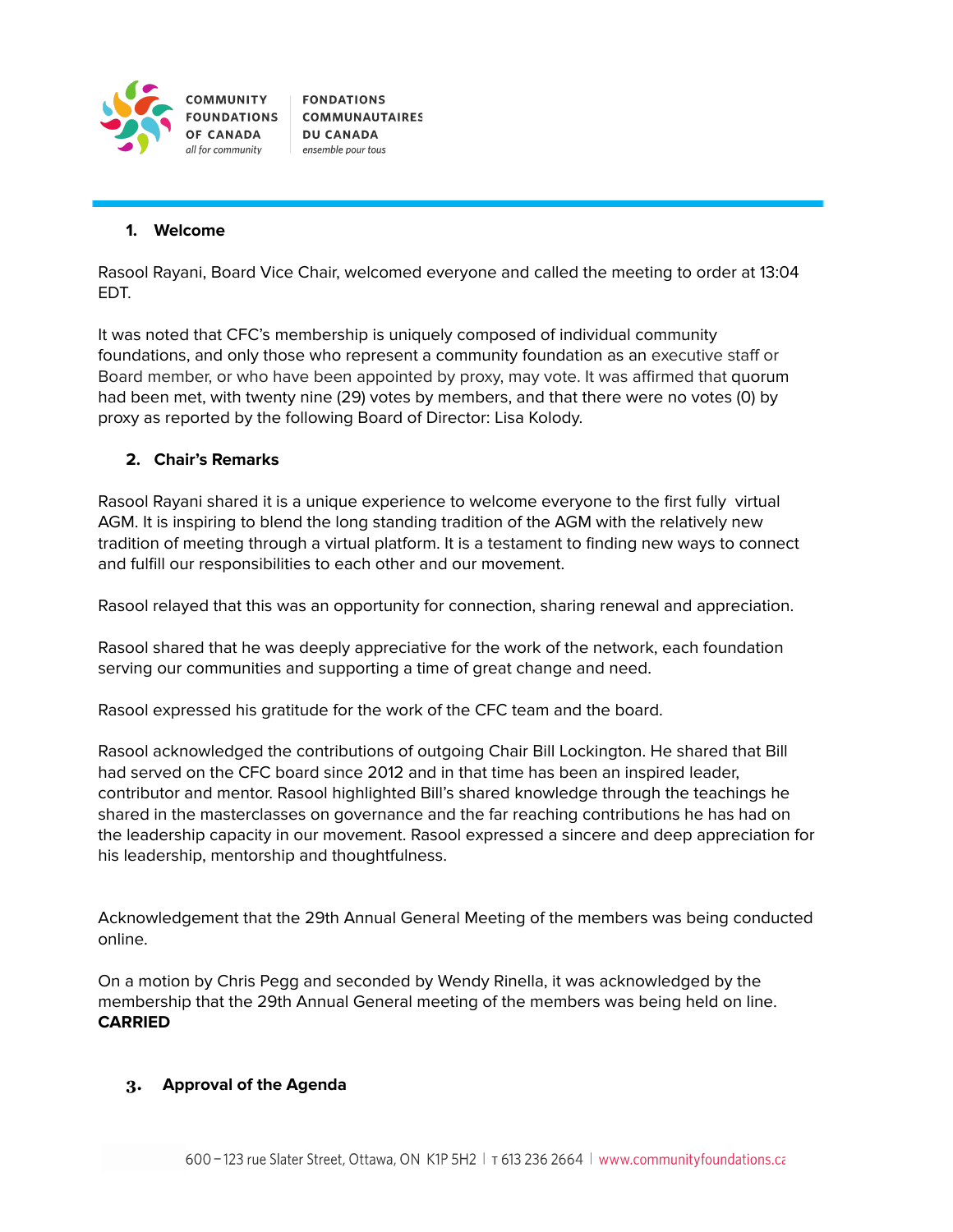

On a motion by Chandra Clarke and seconded by Robert Simons, the agenda for the Annual General Meeting of the members was approved. **CARRIED**

## **4. Minutes of the Twenty-eighth Annual General Meeting held on June 6, 2019 in Victoria, BC**

On a motion by Nancy Farran and seconded by Chandra Clarke, the minutes of the 28th Annual General Meeting were approved as circulated. **CARRIED**

## **5. Reflections from Co-Leadership**

Rasool Rayani, hosted a conversation with Andrea Dicks, President and Andrew Chunilall, CEO that reflected on the last year. The questions focused on three themes: CFC's refreshed purpose statement, key shifts in communities in Canada and around the world, and some of the things that give them hope.

## **6. Audited Financial Statements for 2019**

Lisa Kolody and Gordon Holley, Co-Chairs of the Finance and Audit Committee provided a brief update on the financial year up to December 2019 as well as some notable highlights.

On a motion by Karen Bouchard and seconded by Rebecca Hurwitz, the audited financial statements for 2019 were accepted as presented. **CARRIED**

## **7. Appointment of Auditor for 2020**

On a motion by Christine Aubry and seconded by Chris Pegg, BDO was appointed as the auditor for CFC for 2020. **CARRIED**

## **8. Governance**

Angela Bishop, Co-Chair of the Governance Committee, shared that the Nominations Committee undertakes a robust nominations process, including outreach to the movement, thoughtful consideration of each candidate,and interviews with the committee. Angela reported that the Nominations Committee had 19 highly qualified candidates from across Canada submit their name for a position on the Board.

Members were able to view the nominations report in advance of the Annual General Meeting. The bylaws allow a minimum of 14 board members and a maximum of 18 board members. It was reported that there are currently 16 board members returning including the following three (3) individuals up for re-election for a second three (3) year term: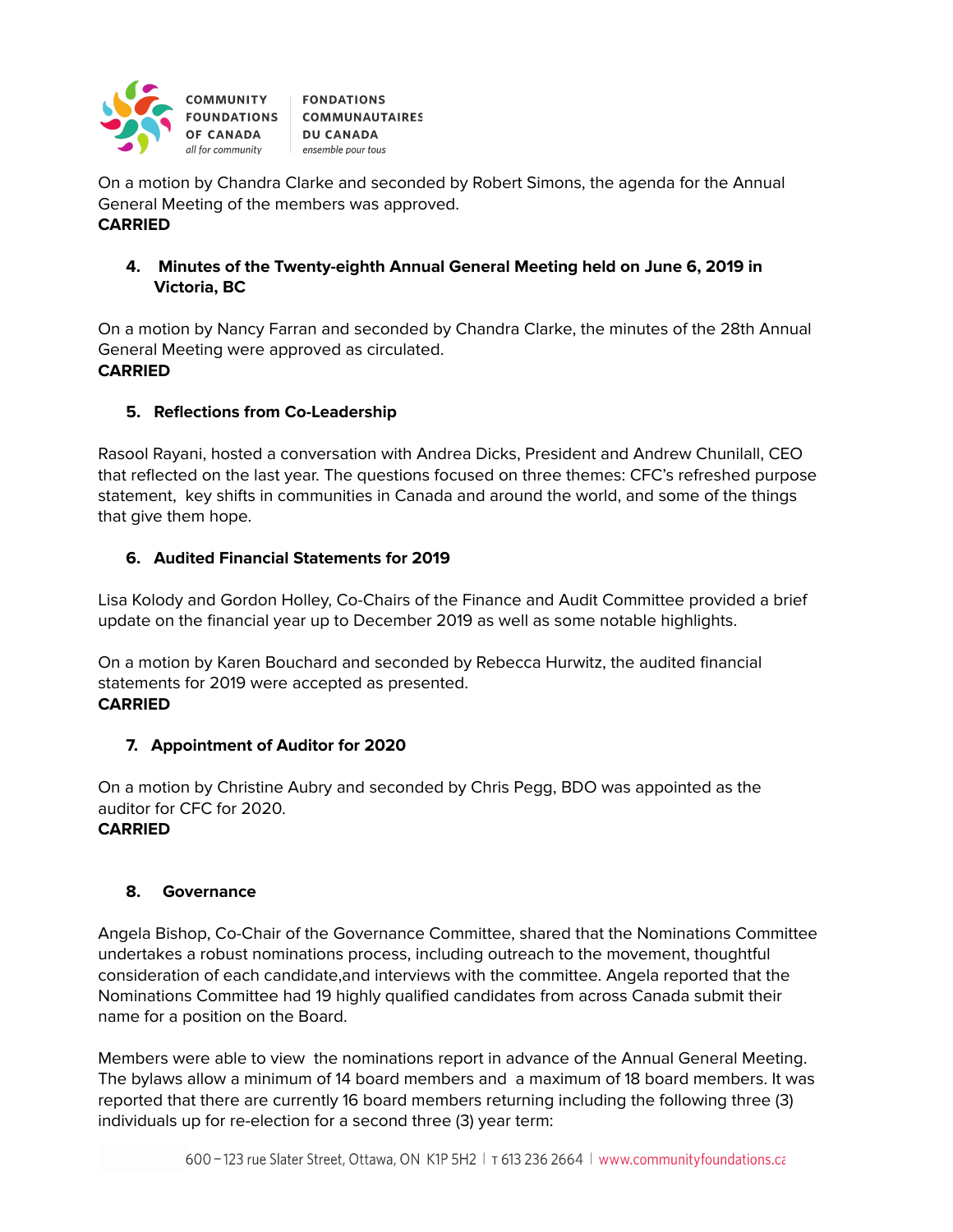

- Lisa Kolody (Windsor, Ontario)
- Renu Kapoor (Regina, SK)
- Karen Bouchard (Quebec, QC)

On a motion by Tony Mankowski and seconded by Nancy Farran, the following individuals were re-elected for a second three year term: Lisa Kolody, Renu Kapoor, Karen Bouchard. **CARRIED**

The nominations slate further included recommendation of one (1) individual to be elected to the Board of Directors for a three-year term:

● Corey Mattie, Halifax, NS

On a motion by Nancy Farran and seconded by Gayle Barr, Corey Mattie was elected as a Director of CFC for a three-year term.

## **CARRIED**

Brian Toller shared that part of the responsibility of the Governance Committee is to review Bylaws and policies. Brian relayed that the Board sets and monitors policies to safeguard the interests of the organisation and shared three bylaw amendments to be made regarding the following:

- Term of office for the Chair
- Term of office for the Vice Chair
- Term of office for all other Officers of the corporation

On a motion by Karen Bouchard and seconded by Tony Mankowski, the term of office of the Chair of the Board shall be for two years, or when a successor is elected, whichever last occurs—was approved.

## **CARRIED**

On a motion by Terry Caroll and seconded by Lisa Kolody, the term of office of the Vice Chair is for one year, renewable for a second year. The Vice Chair elected in the second year of the current Chair's term is considered the incoming Chair—was approved. **CARRIED**

On a motion by Lisa Kolody and seconded by Christine Aubry, all other officers, except the past Chair, shall hold office until either the officer's successor is appointed or the officer resigns and the Board, in its discretion, may remove any officer of the Corporation; officers who are also Directors of the Corporation shall not be entitled to any remuneration—was approved. **CARRIED**

## **9. Other Business**

a) **Departing Directors:** Rasool Rayani, on behalf of the Board of Directors, expressed sincere appreciation for the exemplary leadership and continued commitment to the movement of two outgoing directors: